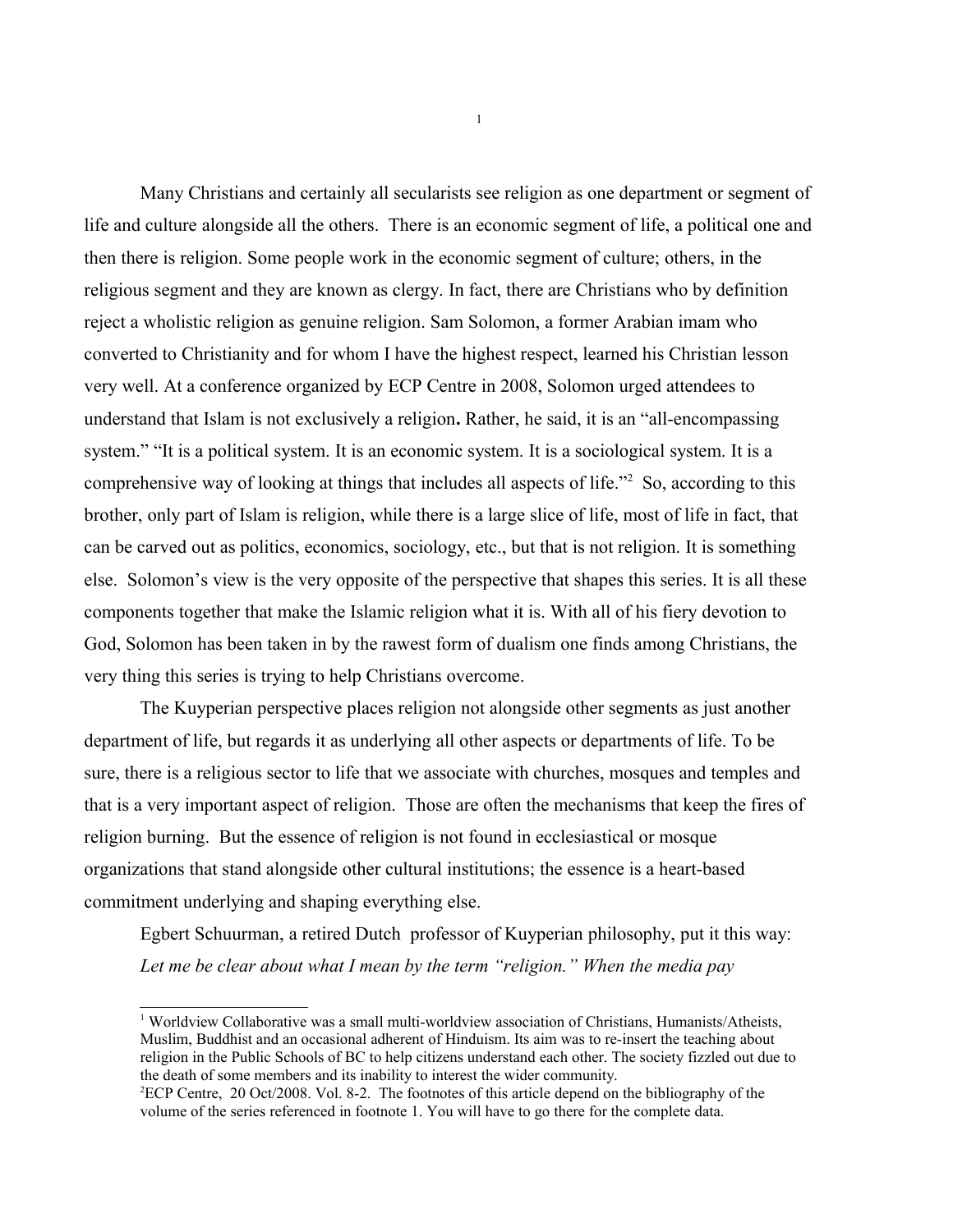*attention to "religion" they usually treat it as one of many factors or variables in human life, distinct from, say, sports, politics or science. However, if we look carefully at* religious communities and various types of societies around the world we can see that religion is not just a typical function among others but is, rather, the root from which the *different branches of life sprout and grow and from which they are continually nourished. Religion is of radical and integral importance : it concerns the deepest root of human existence and integrates human life into a coherent whole.[3](#page-1-0)*

According to Kuyperian philosopher, Evan Runner, with the heart at the centre of our existence and the seat of our faith and commitments, "our whole life is religion."[4](#page-1-1) In fact an entire *Festschrift* dedicated to him has that as its title: *Life is Religion.[5](#page-1-2)* The educational creed of the predecessor of the Toronto-based ICS begins or began with the assertion that "Human life in its entirety is religion."<sup>[6](#page-1-3)</sup>

Because this is such a foreign notion to some and calls up resistance in others, let me devote another paragraph or two to the same subject. [Repetition, I am told, is of the essence of education.] We speak of different areas or aspects of life and usually consider religion to be one of them. If you think of religion as an institution like church, mosque or temple, then religion is indeed one segment among others. Some describe the church or mosque as "*institute*," while there is also the church or mosque as "*organism*," a subject on which I expand under another heading within this chapter. This refers to the living, pulsating community holding a religion, worldview or belief system that constitutes the essence of religion by which they are guided throughout their lives. The essence is that worldview and faith underlying all of life. The institute may be in the hands of some clergy or imam, but not the social aspect of this worldview/religion that is part of everyone's deepest being, in fact, the core, and gives shape to society. The same distinction can also be expressed as the "central ecclesiastical *institute*" over against the "social *organism*."

This perspective is similar to that of classic Islam. As Mohamad Rachid, a Vancouver area imam and university lecturer, recently put it, in Islam all activities constitute worship of

<span id="page-1-1"></span><span id="page-1-0"></span><sup>3</sup>E. Schuurman, 20 Sep/2007.

<sup>4</sup>H. E. Runner, 1962, p. 148. For information about Runner himself, see J. Boer, 2006, vol. 5, pp. 195-198.

<span id="page-1-2"></span><sup>5</sup>H. Vander Goot (ed.), 1981.

<span id="page-1-3"></span><sup>6</sup>P. Schrotenboer, 1964, p. 9.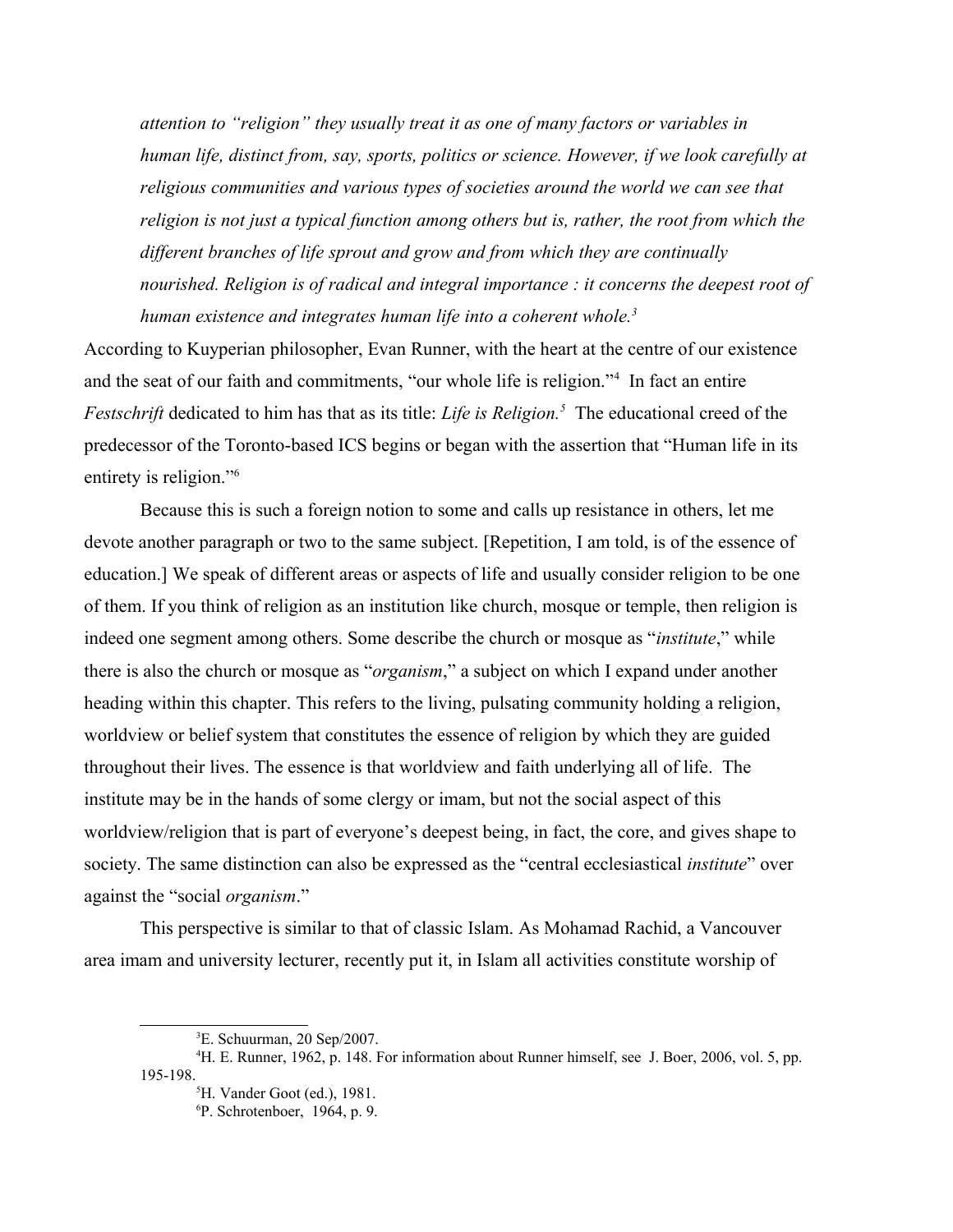God. Our sole purpose is to worship God in all we do--a classic Kuyperian line.<sup>[7](#page-2-0)</sup> Failure to worship God in and through the marketplace and all other cultural sectors hollows out the meaning of our ecclesiastical liturgies, except in so far as these aim at reviving our marketplace worship.[8](#page-2-1)

Paul Marshall wrote succinctly on this foundational view of religion. Allow me a few quotations:

*Religion refers to the deepest commitment and deepest identify of a person or group. An expanded concept of religion allows us to take account of the fact that our lives reflect and are rooted in a particular view of the meaning of life: of the nature of society; of what human beings really are; and of their essential responsibilities, whether to self, society, or another source.*

*…religion is particularly concerned with the roots of our lives. Indeed, the root of culture is religion, in the sense that the basic patterns of our society are shaped by our basic commitment and belief in life, which is, in turn, our religion. Our "god" is that in which we place our faith and trust, and our cultures expresses what lies in our heart.*

Under the caption "Life is Religion," Marshall re-affirmed the basic Christian assertion that *All [human] action in God's world can be and should be service to God and our neighbours. There is therefore no specific area of life which we can call "religious" as though other areas of life were not "religious." To put it briefly, we may say that "life is religion," that our religion is what we believe, think, say and do each moment of our lives. As…[someone] remarked, I can tell more about your faith from reading your cheque book than your prayer book." Everything we do is religious in that it is done in faithfulness or in unfaithfulness to God.*

*This means that we should never consider a person, a corporation, a book or a government as "non-religious." They are always religious in that they reflect either a turning toward God or a turning away from God in their activities. Of course, they may not know and they may even deny it—they usually do, in fact—but it still remains true.* 

<span id="page-2-0"></span><sup>7</sup>M. Rachid, 10 Sep/2008. He repeated it on 24 Sep/2008. For a Kuyperian version see J. Boer, 1992, ch. 15, "Towards an Alternative Christian Style of Investment."

<span id="page-2-1"></span><sup>8</sup>Of course, not everyone is in the marketplace. Some are too young, too handicapped or too old to be there. For such as cannot go beyond these liturgies they are meaningful, for as John Milton (1608-1674) put it in his sonnet "On His Blindness," "They also serve who only stand and wait."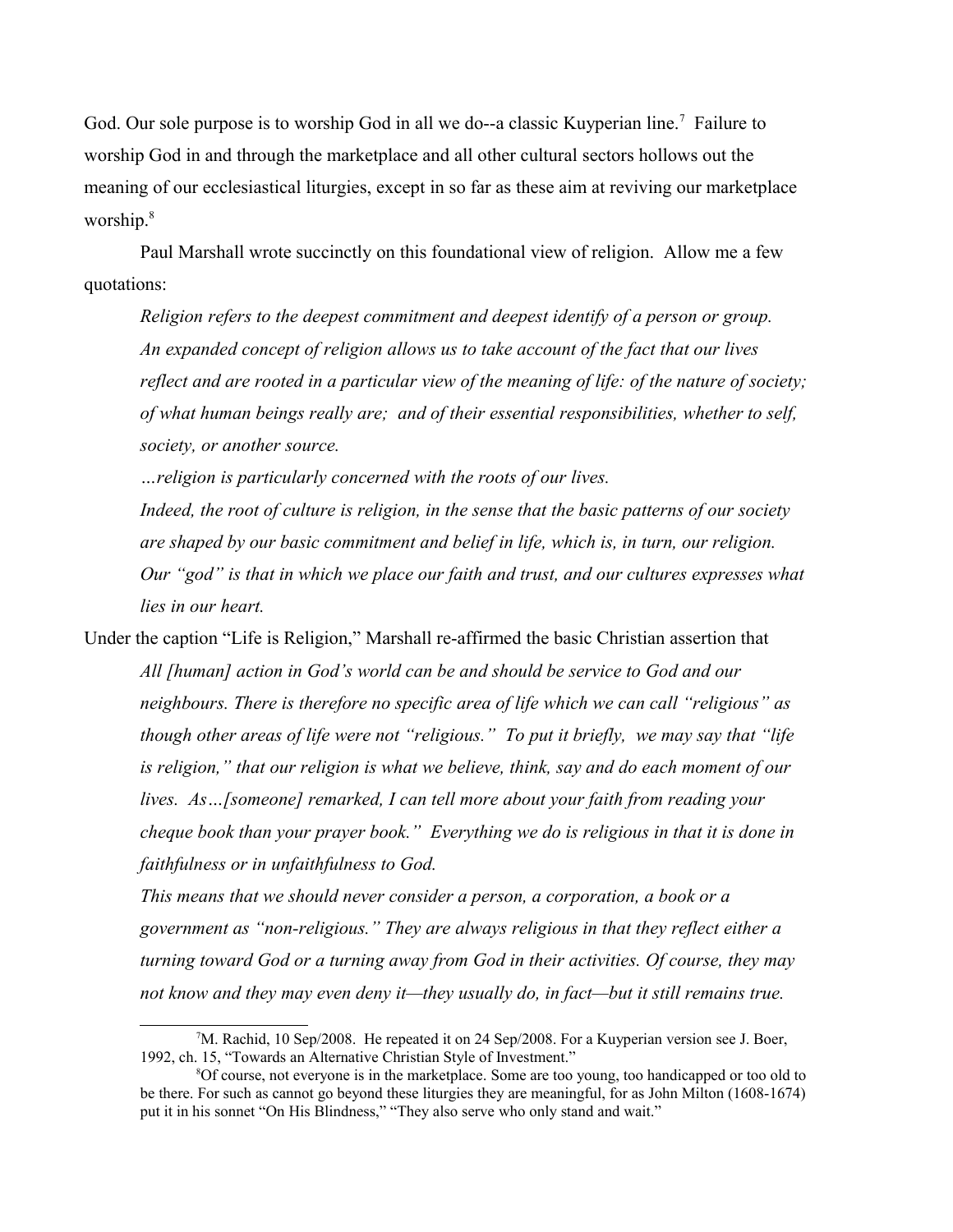*Everybody serves somebody. If people do not serve God, then they will serve something else. The "something else" that people serve is what the Bible calls "idols."[9](#page-3-0)*

By repeating some materials from Volume 5, I intend to lure you to get hold of that volume and read further on the subject of the nature of religion and related issues. I cannot repeat all of that here. But I do refer you in the same book to the Kuyperian perspective on the centrality of the heart in human life and religion. "Heart" here does not mean "the [physical] organ of feeling, but that [mysterious] place in a man where God works, and from out of which He exercises an influence also upon the head and the brain."*[10](#page-3-1)* As the King James version of Proverbs 23: 7 says of man, "For as he thinks in his heart, so is he."

Here again that all-pervasive Kuyperian parallel to Islam. Lumbard summarized the anti-Fundamentalist views of the late Indian Muslim scholar Maulana A. A. Thanvi, who posited that the root of all problems is to be found in "the illness of the heart." Commented Lumbard, "From the perspective of traditional Islam, which Thanvi represents, it is only when the heart has been treated that political transformation can occur." Musa Ibrahim, a law student at BUK, advised Muslims to "strive hard to Islamize our hearts...."<sup>[11](#page-3-2)</sup> It is a sound we have heard before from both sides.<sup>[12](#page-3-3)</sup> It is a core component of both perspectives.

*Continued discussion along this line in Volume 5, leads to the following surprising insight. It "dethrones reason from its central place…." Though reason plays such a central place in Kuyperian thought that some accuse it of intellectualism, the heart has taken over the throne with reason sitting at its right as its servant. Emmanuel Kant wrote his famous book, Religion within the Bounds of Reason. Nicholas Wolterstorff, a retired Kuyperian professor from Yale, countered it humorously with his own book under the title Reason within the Bounds of Religion. Right on! Beneath Wolterstorff's title and in his book is his Kuyperian contention that secularism is not a matter of reason over religion or faith. Secularism itself is a belief in human autonomy and our ability to solve our problems rationally on our own. It is a belief system that is not subject to proof or verification anymore than are the tenets of Christianity and Islam. Kuyperianism along with Islam concludes from the above and some other features of secularism* 

<span id="page-3-0"></span><sup>9</sup>P. Marshall, 1992, pp. 5-6; 1984, p. 77. J. Boer, 2006, vol. 5, pp. 199-200.

<span id="page-3-1"></span><sup>&</sup>lt;sup>10</sup>H. Runner, 1970, p. 144. J. Boer, 2006, vol. 5, pp.200-203.

<span id="page-3-3"></span><span id="page-3-2"></span><sup>&</sup>lt;sup>11</sup>M. I. Umar, 7 Oct/2005.

 $12$ J. Lumbard, 2004, p. xvii. For more details about Thanvi, see Fuad S. Naeem, pp, 94-112. J. Boer, 2006, vol. 5, pp. 196-203. See also Appendix 1, pp. 18-19 xxxx.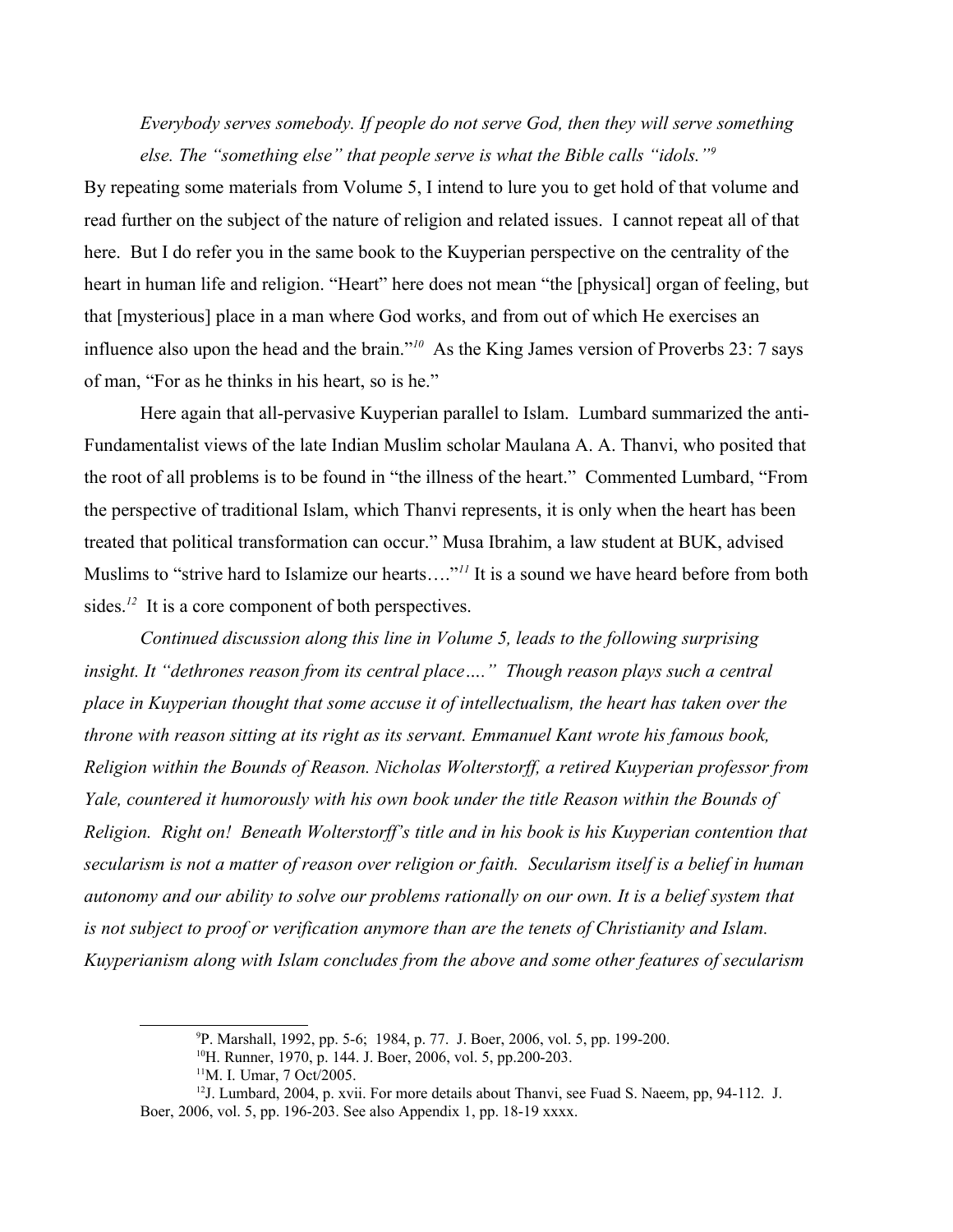*that it does indeed have all the trappings of religion, but for that you need to return to Volume 5.[13](#page-4-0)*

Religion has its seat in the deepest core of a human being. You cannot escape it. We all believe. We all base our lives on our deepest values, often hidden to ourselves. Hence, both Islam and Kuyperians define the human race as *homum religionum*. Allow me a revision of a revered historical declaration: "I believe; therefore I am." Some define our race primarily in terms of rationality, the biological, sexual or economic. As important as these features are to human life, as already explained in Part 2 of Volume 5 and other places, in this series I define the human race at its core as a race of believers.

The importance of these perspectives in terms of Christian-Muslim relations is that Christians along with secular Muslims cannot get away with resorting to secularism as a neutral platform where the two religions can meet in peace. When you try that, you have merely jumped from one boat into another.

*Secularism is as subjective and faith-based as all the other worldviews or religions. The other worldviews are as rational as is secularism. In all cases it is reason motivated by the deeper loyalties, commitments and beliefs way down deep in the "heart."*

Under the influence of secularism, many Christians have lost this comprehensive view of religion and have reduced it to a mere slice of life that concentrates on the church as institute and on private life. This makes it difficult for them to understand the more Kuyperian and Islamic wholistic views of religion as spanning all of life. However, this wholistic perspective is not as exotic as you may think; it is actually held by a wide range of people. Though Animists may not be well represented among writers and scholars, the entire global range of Animism has this wholism at its very core. Sub-Saharan Africans and North American Aboriginals, known variously as "Indians" or as "First Nations" in Canada, may never have heard of each other before the days of "exploration" and colonialism, but both have this wholism at the core of their religio-cultures. It is true not only of these ancient cultures but even of some people in the midst of Western secular academia share it. Canadian ethicist Mark Wexler of Simon Fraser University, Vancouver, writing about spirituality in the modern workplace, asserted that

<span id="page-4-0"></span><sup>13</sup>J. Boer, 2006, vol. 5, p. 149